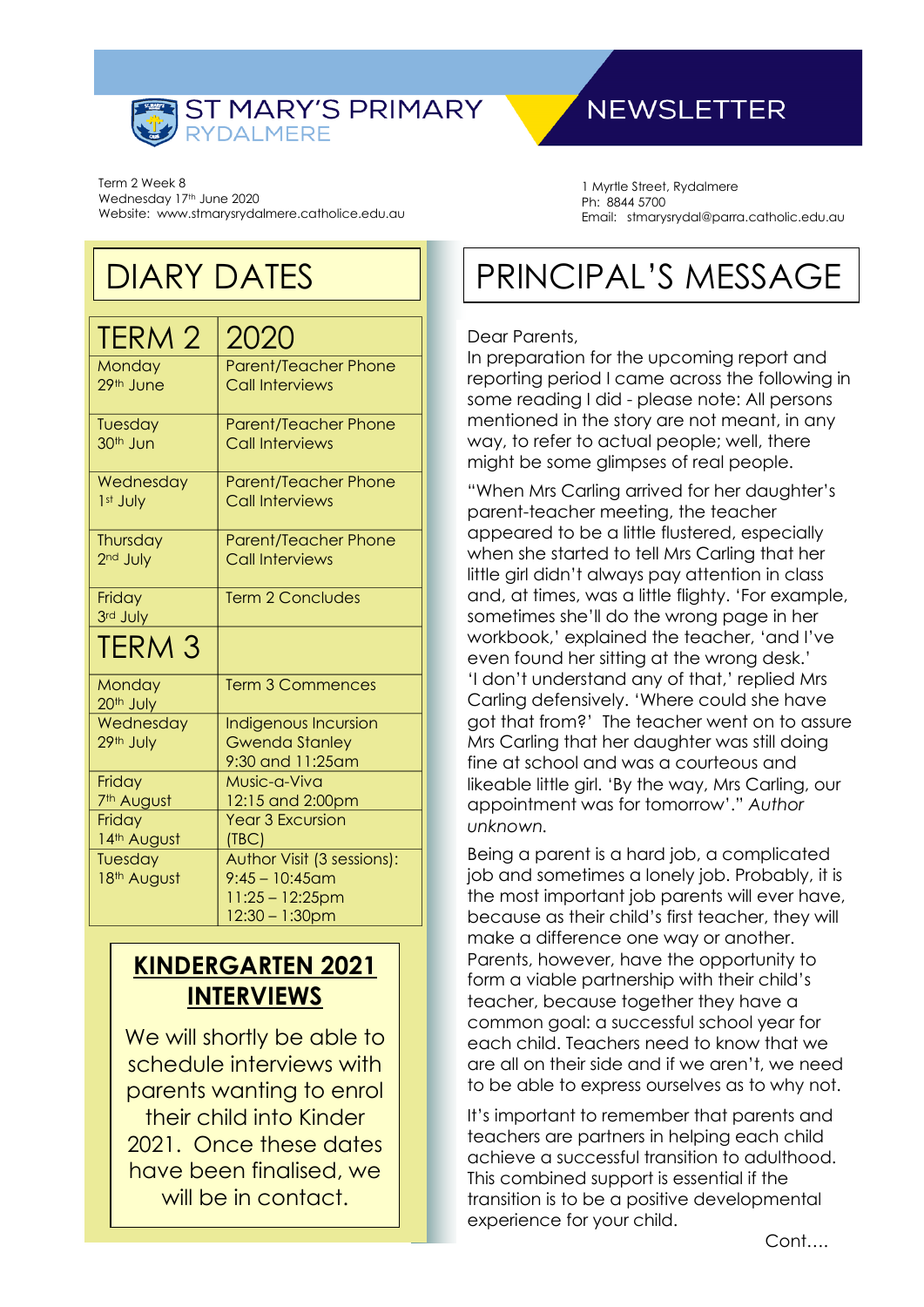### St Mary's Newsletter….

### **PRINCIPAL'S MESSAGE CONT…**

A good relationship with your child's teacher will make it easier for you to stay informed about your child's progress across all areas of schooling and to work together if problems arise during the rest of this year.

Teachers are dedicated and caring and want to be good teachers. Jonathan Sarks, Rabbi and author of "The Politics of Hope", said about them: *"Teachers open our eyes to the world. They give us curiosity and confidence. They teach us to ask questions. They connect us to our past and future. They are the guardians of our social heritage. Life without a teacher is surely not a life."*

*God, our Father, bless us, so that Your Spirit within us will give us a common bond as together we take responsibility for the well-being of Your gift of creation to us. We ask for strength and determination to create more space in our lives for You, so that by the example of our lives, our children will be inspired to follow Your ways.*

Peace and Best Wishes

Richard Blissenden PRINCIPAL

| <b>CELEBRATIONS</b>           |                                                |  |
|-------------------------------|------------------------------------------------|--|
| June 17<br>June 19<br>June 21 | Majella C<br>Johnathan K<br>7ara F<br>Jasmin S |  |
| June 23<br>June 26            | Imogen S<br>Olivia Q<br>Beau P                 |  |
| June 29                       | Mikayla M<br>Isabel K<br>Olivia N              |  |
|                               |                                                |  |

J *BIRTHDAY* 

*We would like to wish all of these children a very happy birthday!!*

### **~ LIBRARY BOOK ~**

Don't forget to send in your submission for our new "St Mary's Library Book".

All submissions must be handed in to Mrs Radocchia or your class teacher by Friday 26th June 2020.



### KINDER ENROLMENTS REMINDER…

### **URGENT… Do you have a child to enrol in Kindergarten 2021?**

We will shortly be able to schedule interviews with parents wanting to enrol their chid into Kinder 2021. If you have a child who is eligible and have not sent in an enrolment form as yet, please do so at your earliest possible convenience.

It is essential that you include all requested information and that **both parents/guardians sign** the different sections of the Enrolment Application. Your prompt return of this form will be appreciated. Families will be contacted for an interview time shortly.

For those children who have a diagnosis of learning difficulties we ask that you provide the school with the appropriate report from the specialist or other practitioner. In that way we can ensure that the appropriate resources and support are in place for entry into school. We will contact you with regard to meeting you and your child to support their needs prior to them starting in 2021. For further Information and enquiries, please contact the school office on 8844 5700.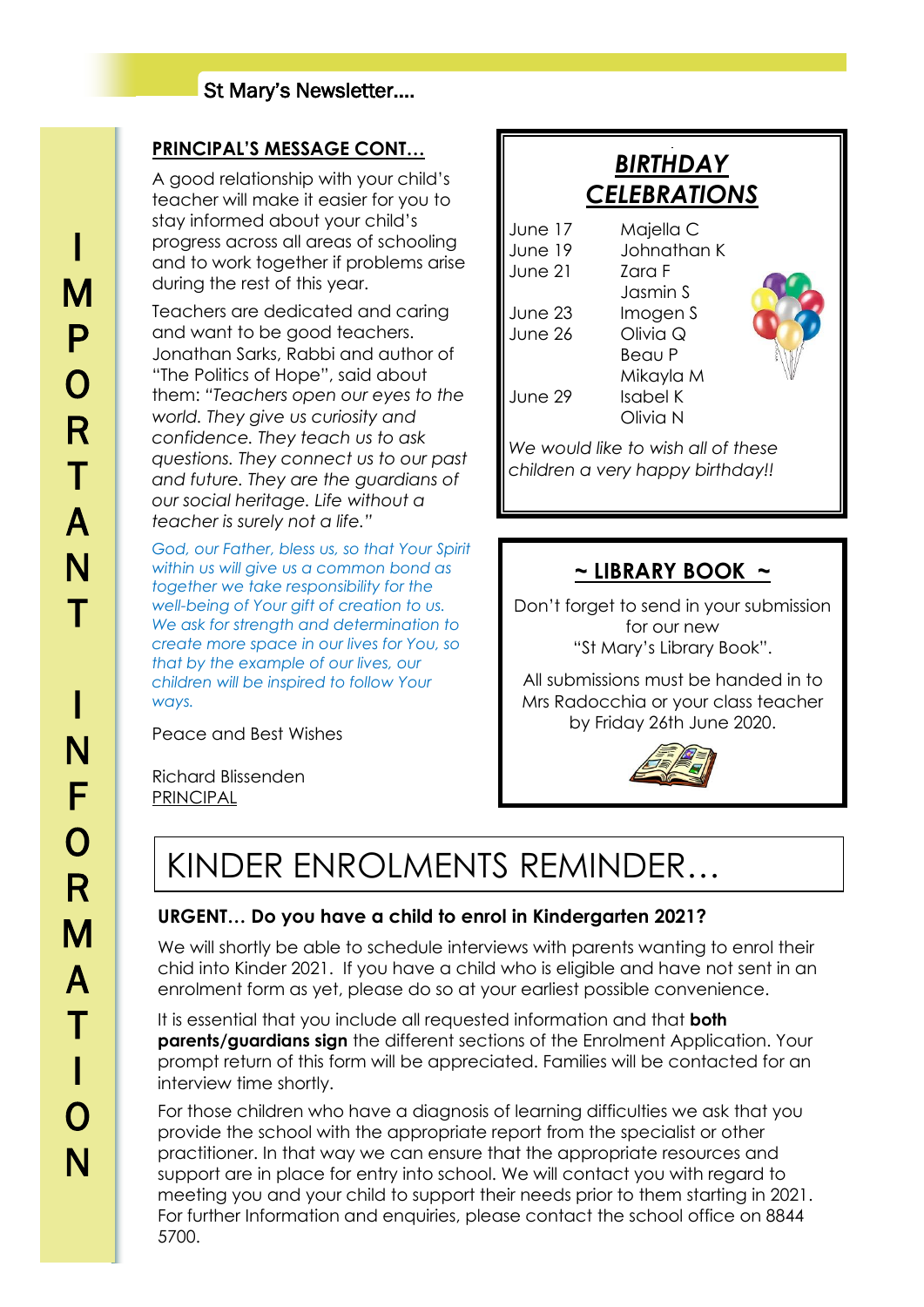# FROM MR BLISSENDEN…

### **REPORTS AND REPORTING**

As previously advised our reports and reporting will look and feel a little different for this Semester (a Semester is two terms). A short, written report which will include information about learning in Religious Education, English and Mathematics will be sent home on Friday of Week 9 (next week). The report will also include some reflections about your child as a learner and a general comment. In Week 10 teachers will be making a short (8-10 minute) phone call to each family to discuss learning for Semester 1. We will share a link later this week (with instructions about how to book) for each family to choose a time for the teacher to call. Each teacher will have different available times and bookings will open on Monday 22nd June at 9:00am.

### **LIBRARY BOOKS, HOME READERS AND READERS CIRCLE BOOKS**

Now that school life is returning to normal (somewhat) we are looking for any books that might still be at home from our iLearn@Home. If the book belongs to St Mary's, please send it back to us – if you are not sure check for a barcode or label "St Mary's". Thank you in advance.

### **HOLIDAY CHALLENGE**

Thank you to all the students who entered the Principal's Holiday Challenge during the recent Easter Holidays. There were some very creative entries – some of which were shared via zoom with students earlier in the term. All entries were placed into a draw for a book voucher – with the winners announced via a zoom assembly with students this week. Congratulations to Mitchel (2FM), Heidi (3J) and Stella (6K). Keep your eye out for the next *yummy* Principal's Holiday Challenge… coming soon.



### **THERE'S A PENGUIN IN MY KITCHEN EATING CAKE!**

*By Heidi W – 3J* One day I woke up and saw a lion in my bedroom, a panda on the balcony, a turtle in the bath, a horse in my backyard and a penguin in the kitchen. The penguin looked hot, so I gave it some ice. It looked very sad because it wanted to fly. I said, "Penguins can't fly, but I can give you some cake" This made the penguin very happy.



#### **Stella N- 6K**

**Mum and Dad have finally given in. This has been a dream of mine for as long as I can remember. It's a huge responsibility but I know I'm ready. The countdown begins. I am counting down the days until this very special day. In only two weeks I will get to meet my new best friend. Louie, a Cavalier King Charles Spaniel, will be the exciting new addition to our family!**